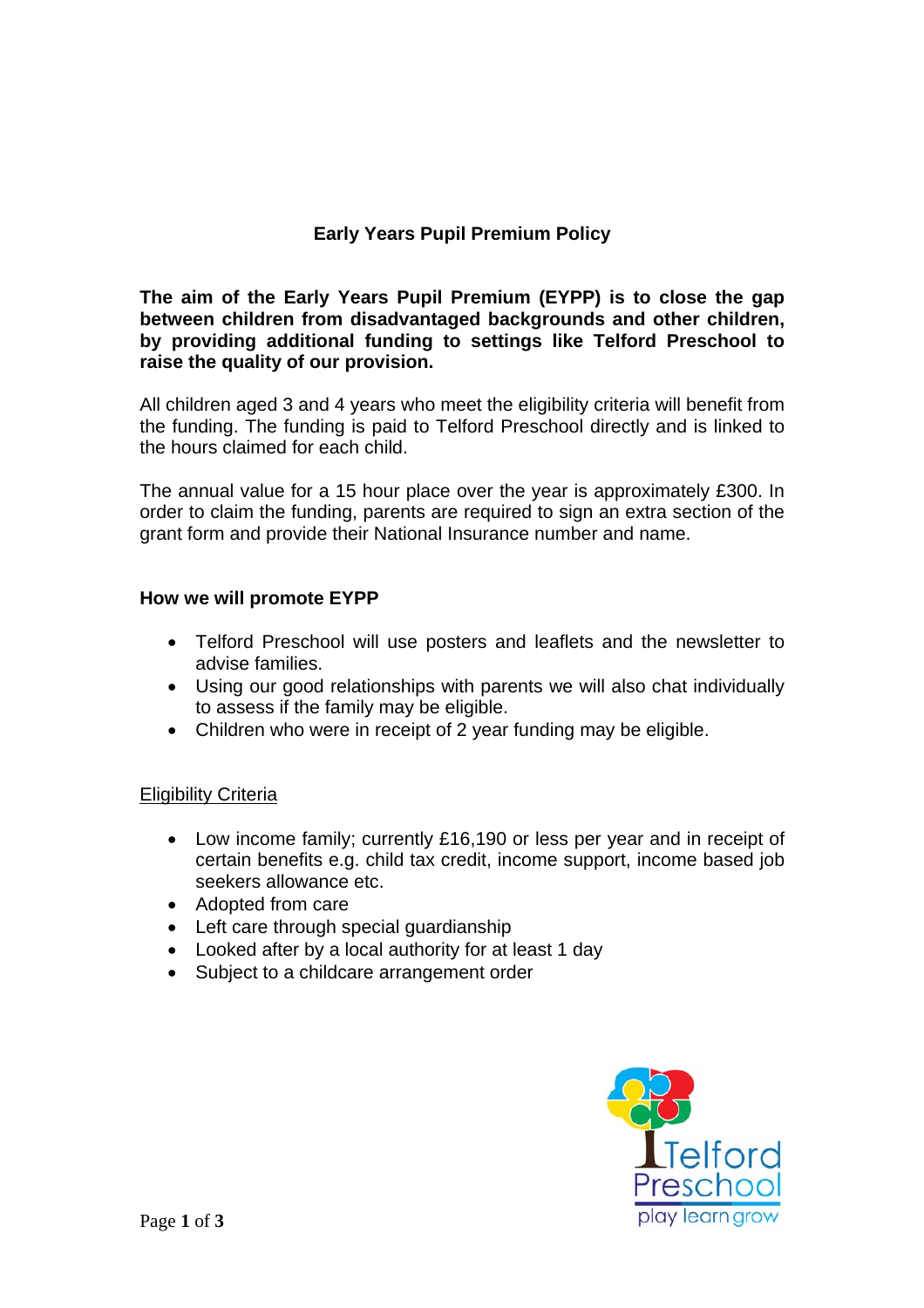As an Early Years setting, Telford Preschool has the freedom to choose how to spend the money to best support disadvantaged children in our care.

We will use the additional funding in some of the following ways:

- Staff training to support the children e.g. Time to Talk, language groups
- Individual support programmes for children
- Home / school bags; toys to support child's development and to offer family learning opportunities to support & guide parents
- Educational visits
- Additional resources, especially maths, literacy and EAL
- Buy in specialist support to support families and children (e.g. cooking, parenting classes, first aid)
- Small group work e.g. social skills support, story session

## Measuring impact

- Telford Preschool is committed to the constant observation, assessment and planning cycle to support every child's development and learning.
- We do however, continually review EYPP children's progress and assess the families' needs in a variety of ways;
	- Informal conversations
	- Feedback forms
	- Reviews with family and sharing the child's learning journal together
	- Liaison with other professionals
- Telford Preschool continually monitors the child's progress and the cost effectiveness of any intervention.